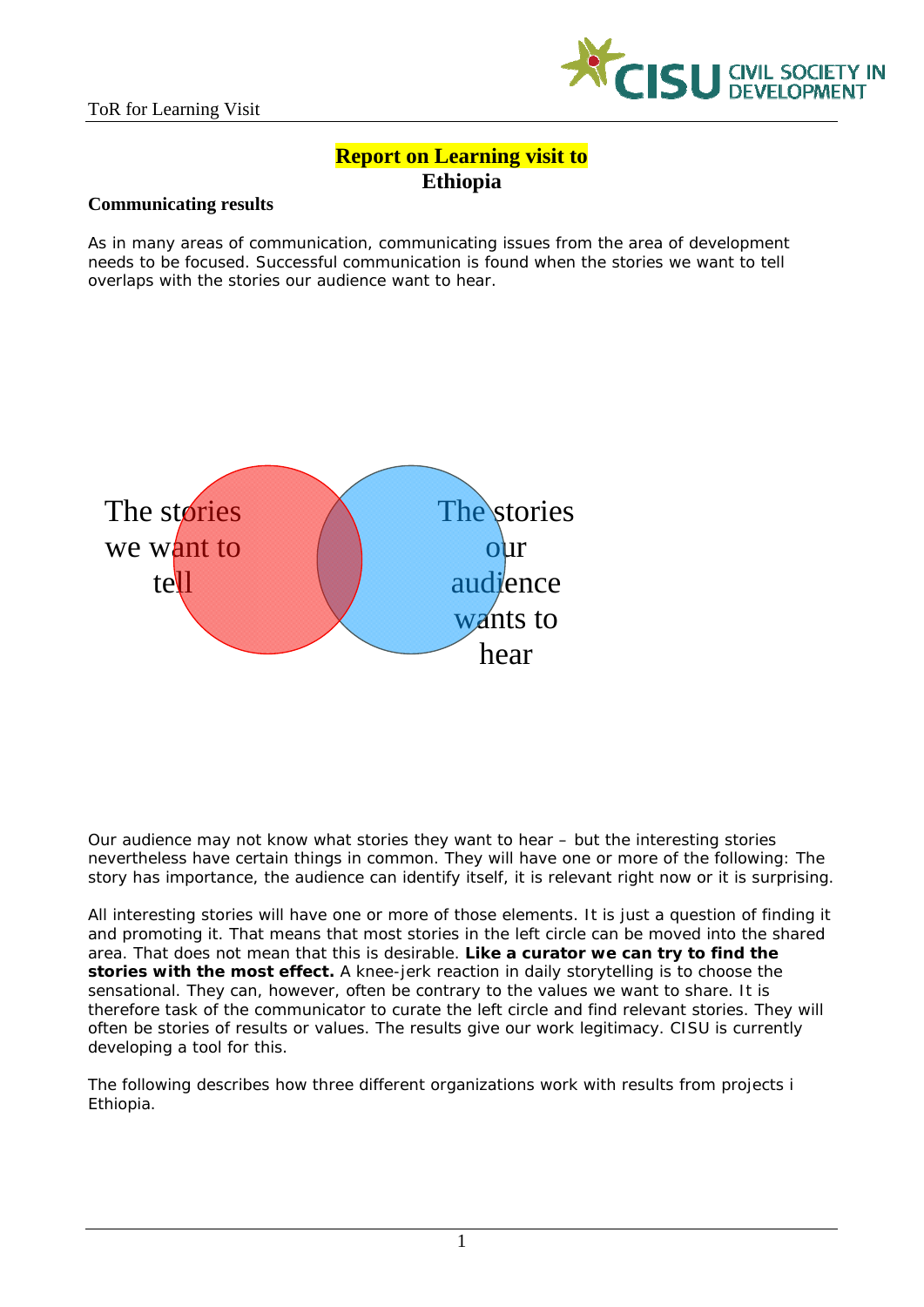

# **1. Background**

Rationale and justification for the visit is: CISU, CISU members and the board of CISU share a need for examining possible ways of communicating the results of the work done in the South.

# **2. Objective**

The objective for this Learning visit is: Map the capacity for sharing results in the south with members and the public in Denmark.

- How is it done today?
- What constitutes a good result?
- How can CISU contribute to the communication? (Tools? Advice?)

# **3. Observations on thematic issues**

More specifically the visit will on focus on compilation and analysis of experience on:

- What is a good result in the eyes of a Danish member of CISU ?
- What is a good result to the Ethiopian partner and stakeholders?
- How can the stories from Ethiopia be used in Denmark? What are the specific Ethiopian challenges?
- Can we develop useful tools?

As seen in the report below, which was written while travelling through Ethiopia, results can be perceived in many ways. Through the different approaches we can, however, find one common desired result: Improved livelihood. In Bahir Dar it is improved conditions for school seekers, in Maternity it is improved conditions for mothers and in Jimma it is for the vulnerable.

When discussing the matter with the organizations we find that

**Viden for Alle** relay the stories and results through personal narratives. Chairman Gert gives specific stories about how contributions from Danish donors directly affect school seeking children in Bahir Dar.

**Maternity**, it seems, collects results from projects and gathers them for internal use. The results relayed to the Danish public are done through ambassadors – something they somehow share with Viden for Alle – but they do not share Gerts deep knowledge. The internal knowledge sharing is, on the other hand, so much deeper.

**SOS,** have a long and thorough understanding of the importance of results. That is shown through their communication with both public and donors. In this communication SOS reveal a deep understanding of the necessity of showcasing both dramatic change and steady development. What strikes me, though, is that these relevant changes and the proficiency in communication can somehow stand in the way of equally important and relevant stories. to simplify: they are so good at what they do that they continue doing it and overlook extraordinary. An example is the CBO in Jiren that has started taking a huge responsibility. That story stands in the shadows of the (relevant and great) stories they are used to telling.

*What is a good result to the Ethiopian partner and stakeholders?* 

On the surface there is no discrepancy between stories from Ethiopia and their Danish partners. It is clear that expectations have been aligned. In Viden for Alle stories circle around the narrative of persons that have been given a chance and taken it. In Maternity we have the stories of impact. And in SOS we have (the many and somewhat expected)stories of personal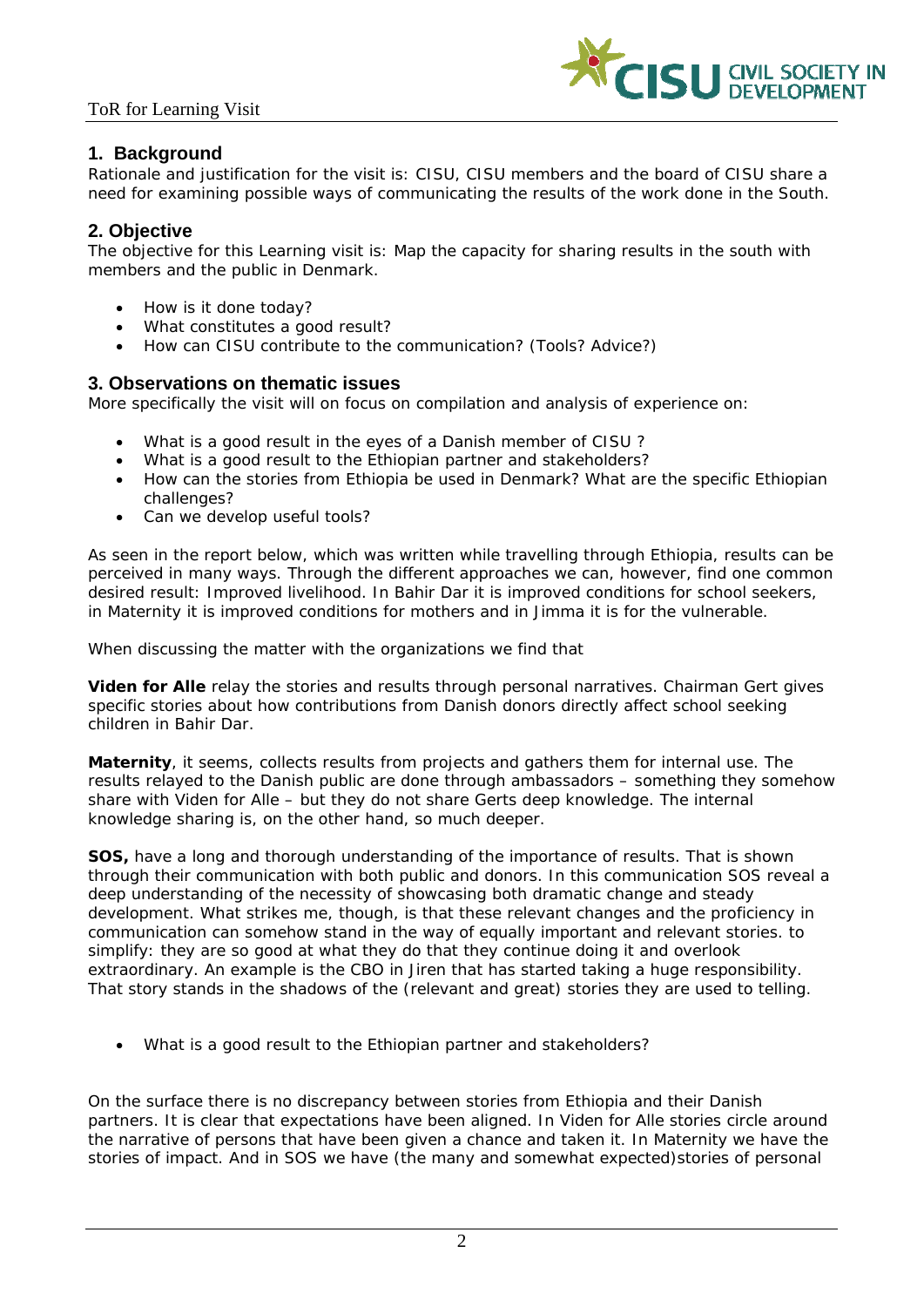

change through projects. The stories are all fitting for the communication expected from Danish partner – and donor. Scratching the surface, however, we find more stories with more complicated narratives. In Viden for Alle interviewees shared more desires and plans and obstacles. In Maternity the story is also more complex. There is a story of complexity surrounding maternal health. There are many reasons for seeking healthcare – or not seeking. They are complex and may be difficult to tell in the existing frame. In the SOS project there was a clear understanding of the value of human interest-stories. They have file cabinets full of those stories. Stories that are sure to impact an audience. The stories are solid and easy to use. It may not be fair to criticize a professional and functioning system, but it seems that there are even more opportunities. I talked to local leaders and asked them to tell me stories using story-telling using the actant. We came up with interesting and relevant stories that might fly under the radar. But stories that the Danish public can also relate to and be inspired by. For example how the local community based organisation had moved from being a funeral assistance to supporting the vulnerable in the village – a support they could see benefitted the entire community.

- How can the stories from Ethiopia be used in Denmark? What are the specific Ethiopian challenges?
- Can we develop useful tools?

The stories mentioned above are inspirational to a Danish partner and potential donor. They are not based on immediate effect but can show how a transformation can take place. That is inspirational for an audience that may think "yes, yes. This little drop may help now but what in the long run?"

Also showing the complexity can create identification if explained. Just like problems in the Danish society are complex and require complex solutions, problems in development are complex.

# **4. Outputs and Dissemination**

Reflections have been introduced to CISU colleagues and the entire area is a focal point for communication in CISU. We are developing tools and recommendations that are shared on cisu.dk and through courses.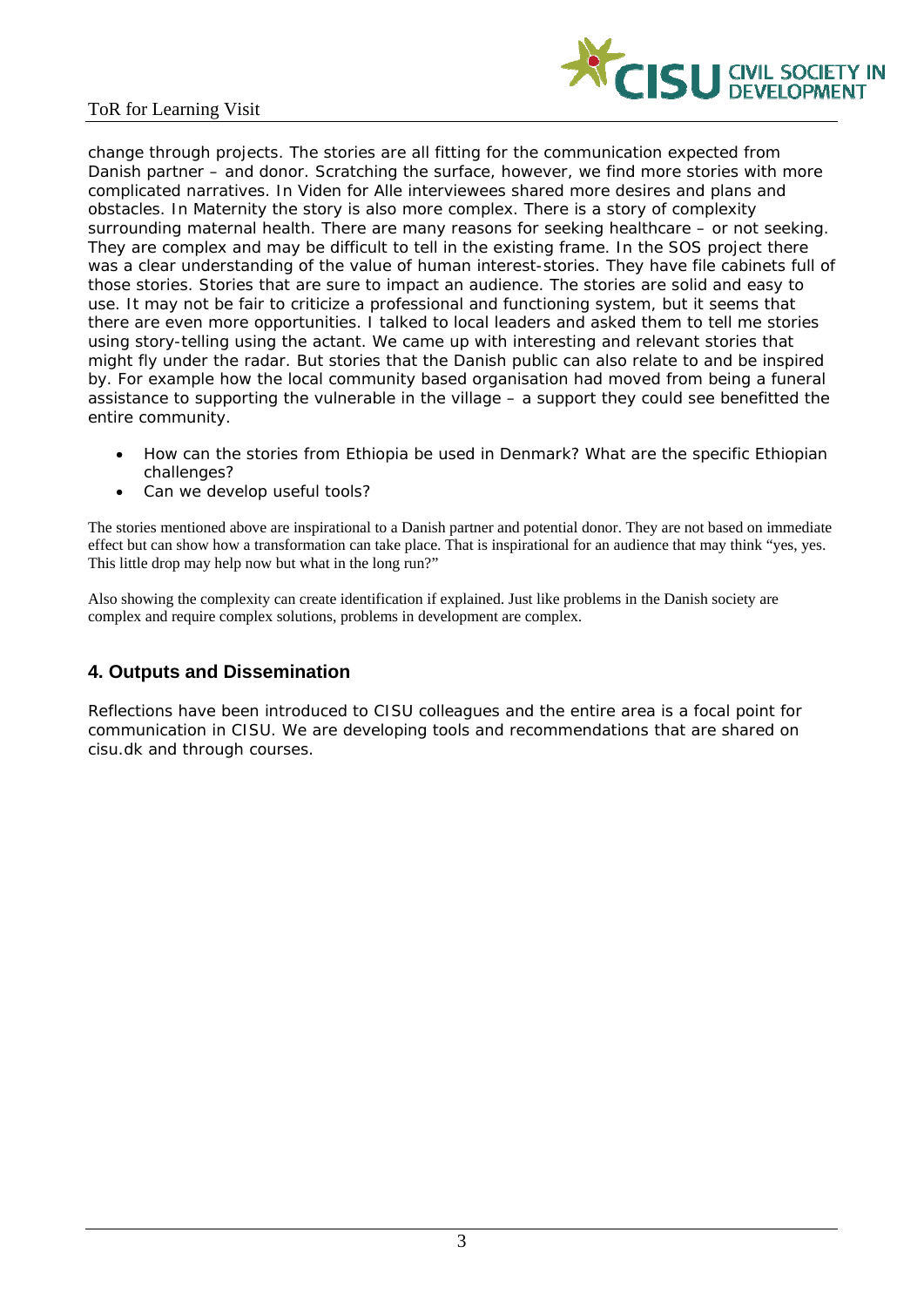

**Possible Annexes:** 

# **Viden for alle**

Kort om Viden for Alle: Organisationen arbejder med uddannelse og at forbedre forhold for socialt udsatte i Etiopien. Projekter sættes i gang og forventes at kunne køre uden økonomisk støtte fra Danmark. Tiltag er finansieret gennem eksempelvis kunstauktioner stablet på benene gennem formand Gert Bjerregaards netværk.

Et markant træk ved Viden For Alle er det enorme engagement hos formand Gert Bjerregaard. Gennem netværk i både Etiopien og Danmark er han involveret som drivkraft i stort set alt foreningens arbejde. Sammen med velvalgte lokale partnere og ansatte yder han en kæmpe indsats, som skaber ændringer for mange mennesker- både børn og voksne.

Viden for Alle er helt og aldeles afhængig af Gert Bjerregaard. Det er tydeligt og det ved alle. Det gør naturligvis organisationen sårbar, men Gert Bjerregaards ildhu, viden og netværk sætter dem også i stand til at nå mål, andre ikke vil kunne nå. Gert Bjerregaard har sin helt egen tilgang, der skaber resultater, men også kan støde nogle fra ham. Det foregår tilsyneladende med åbne øjne. Ligesom så meget andet i organisationen er kommunikation af resultater bundet op på Gert Bjeregaard. Gennem sit netværk kan han kommunikere til et publikum, mange andre har svært ved at nå. Han er helt tæt på kunstnere og forretningsfolk, der stoler på ham. Skal han for eksempel bruge en sending penalhuse, som skolen kan leje ud til voksne aftenkursister, skaffer han det hos en dansk virksomhed. Han behøver ikke forklare i detaljer, hvad de skal bruges til. Til gengæld er han ihærdig til at fortælle om allerede opnåede resultater. Det skaber tilsyneladende en velvilje. Bort set fra et årligt nyhedsbrev foregår kommunikationen uformelt og personligt. Gert Bjerregaard mødes med mange mennesker, holder foredrag og viser ikke mindst mange rundt. Han har en forståelse for, at den personlige fortælling og det personlige møde har en stor effekt. Det ligger helt i tråd med andre organisationers tanker, når Gert Bjerregaard for eksempel viser en højskole rundt i Etiopien.

Viden for Alle har ikke deltaget i reframing, men i 20 år har Gert Bierregaard praktiseret sin egen form. Det er tydeligt, at han tror på gemte ressourcer og er meget langt fra at bruge billeder af fattige som ofre. Han fortæller om stærke mennesker, der har fået et løft ud af fattigdom og selv skaber sin fremtid. Når man ser projekter og møder engagerede i Etiopien, møder man konstant mennesker, der har fået hjælp fra Viden for Alle til at tage en uddannelse. Det er lige fra hotelrecetionisten, der læser til læge, og vagtmanden, der snart skal være manager, til enlige mødre, der har fået arbejde på en skole og er blomstret op.

Der er en enorm styrke i Gert Bjerregaard som fortæller til et dansk publikum, men der er naturligvis en mangel på "stemmer fra syd". Når man møder receptionisten Hiwot, der læser til læge på et legat fra Viden for Alle og beredvilligt lægger frivilligt arbejde i projektet i Bahir Dar, bemærker man et potentiale for kommunikation. Hun har sjældent lejlighed til at fortælle sin historie til et dansk publikum, men hendes historie virker stærkt på de mange danskere, der møder hende.

Viden for Alles arbejde kan ikke kopieres af andre danske organisationer. Det er unikt og står og falder formentlig med formand Gert Bjerregaard. Det erkender han selv, og det er de lokale partnere bevidste om. Men han har bygget et netværk af lokale entreprenører og ildsjæle,d er helt sikkert vil arbejde videre. På samme måde kan hans tilgang til kommunikation ikke kopieres. En anden dansk organisation kan ikke bar overtage hans netværk. Men måske kan manxxx Hvorfor er det vigtigt? – Projekterne er finansieret at kunstauktioner. Danske kunstnere skal have en vished for, at deres bidrag virker. Det samme gælder til en vis grad køberne.

Hvem er afsender og modtager? Afsenderen er organisationen i brochurer, men den langt vigtigste kommunikationskanal er Gert Bjerregaard. Han er såvel afsender som budbringer. Modtagerne er medlemmer, kunstnere og købere.

Hvordan er det koordineret? Meget uformelt.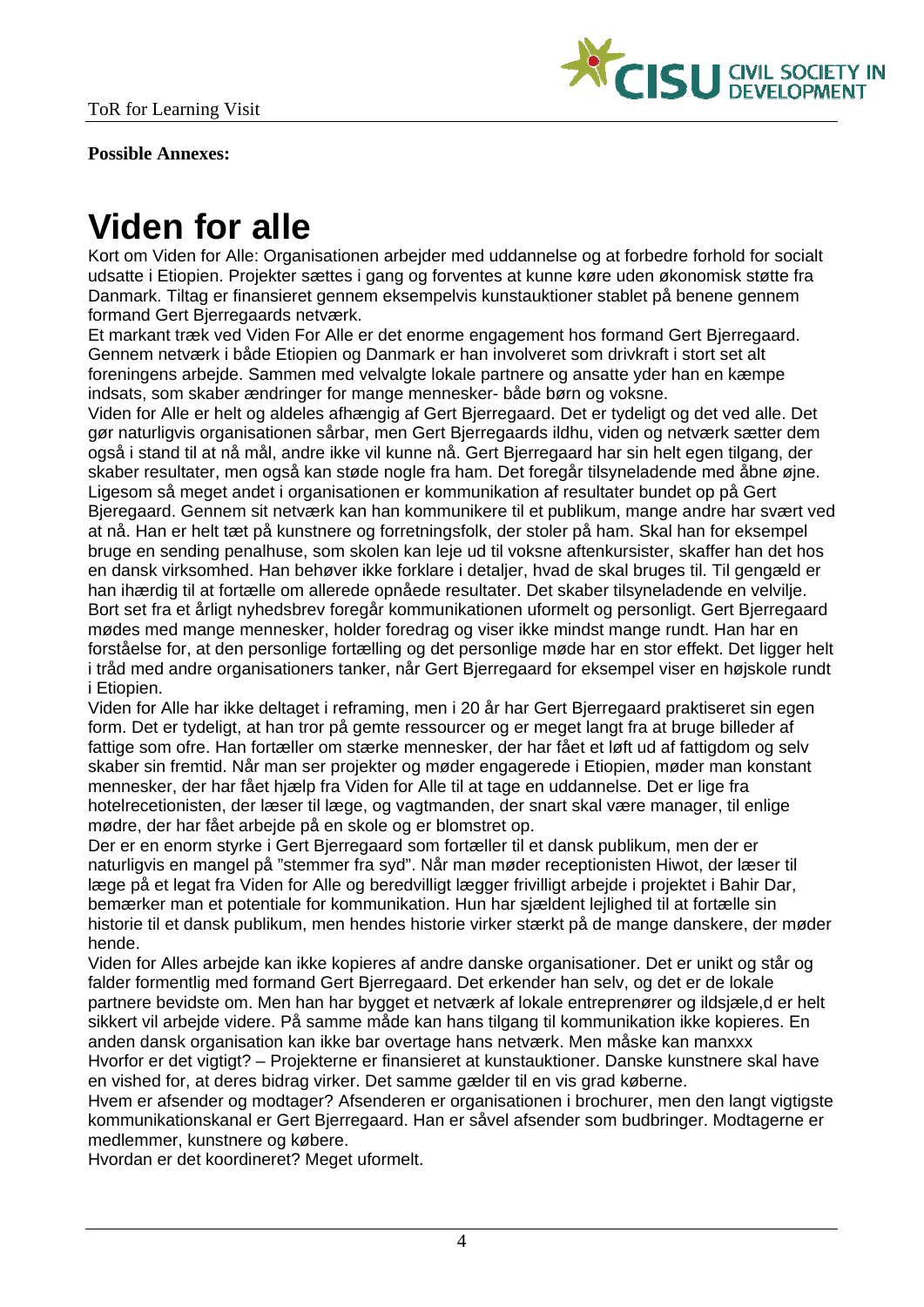

Hvordan vil et nyttigt instrument eller kommunikationsværktøj se ud?

En ide kunne være at lave testimonials på videnforalle.dk. Det kunne fint være skabeloner med tekst om baggrund, fremtidsdrømme og narrativ om, hvorfor man er involveret i viden for alle. Her er et uvurderligt grundlag, at mange legatmodtagere, lærere og løsarbejdere også er involveret i projekter på frivillig eller i hvert fald løs basis. Et eksempel er den universitetsstuderende Hiwot, der har fået legat til sine lægestudier, og ind i mellem hjælper til på skole-projektet. Hun kunne fortælle om sig selv og sit bidrag. Det er også vigtigt at få fortalt, hvordan en skole som den i Bahir Dar er finansieret. At lokalområdet selv driver den ved at lade 65 procent af eleverne betale skolepenge, mens de 35 procent får friplads. Det vidner om socialt ansvar og bæredygtighed, som er en vigtig fortælling for en forening, der i høj grad kendetegnes ved service delivery.

# **Maternity**

Efter et møde med Maternitys nyansatte manager, Hiwot Hubset tegnede sig et billede af en organisation med stor viden om, hvor vigtigt det er at se udvikling i som en helhed. Kommunikation er tydeligvis også en del af denne helhed. Hiwot talte en del om, hvordan et monitorerings- og evalueringssystem kan bruges i kommunikation, men hun var også meget bevidst om farerne ved at fokusere på alt det, der kan tælles. Hun var optaget af historiefortælling og menneskers historier. Det læner sig op ad Maternitys hollistiske tilgang: Man kan ikke forbedre fødende og nyfødtes vilkår uden også at se på uddannelse, levevilkår, almen sundhed g indtægtsmuligheder. Derfor indgår Maternity i et bredt samarbejde med såvel statslige sundhedsmyndigheder som mikrofinans-institutioner.

Når man skal kommunikere den slags komplekse sammenhænge, er det vigtigt med den forståelse, Hiwot har. Man bliver nødt til at sætte ansigter på.Mindst lige så vigtigt er det at se sammenhængen i den komplekse situation, at se et diagram eller lignende, hvor man kan følge og aflæse forskellige dele.

Udover personlige fortællinger og et diagram er brugen af cases, man kan relatere sig til, vigtig. Et stærkt eksempel er Maternitys mobil-løsning. Her kan sundhedspersonale få hjælp på smartphone, og gravide kan få beskeder. Detaljer som at det ikke kun er sms, men også indtalte beskeder, er stærke virkemidler, der fortæller om en kontekst, hvor der er fremskridt og teknologi, men også nødvendigt at navigere i en virkelighed, hvor man arbejder med analfabeter.

En rigtig fin case kunne være brugen af mobiltelefoner. Det kan gøres på en måde, hvor man skaber nærvær og identifikation.

En udfordring for Maternity er kompleksiteten. Målgruppen er måske ikke klar over sammenhængen mellem indkomstsakbende aktiviteter og børnedødelighed. Her kunne det være en ide at lave et hjul, der viser sammenhængen.

# **SOS**

Besøget hos SOS i Jimma var imponerende og inspirerende. For det første bliver man ramt af den helt særlige gæstfrihed i børnebyen, og som historiefortæller bliver man imponeret og inspireret af deres kommunikation.

Her er tale om en organisation, der i den grad bruger mennesker og resultater i deres kommunikation. Det er tænkt ind helt fra begyndelsen af alle de projekter, jeg besøgte. Deltagere registreres og kan følges gennem hele projektet. Det kan virke helt overvældende, og man kan ikke undgå at blive påvirket om de menneskelige succeshistorier.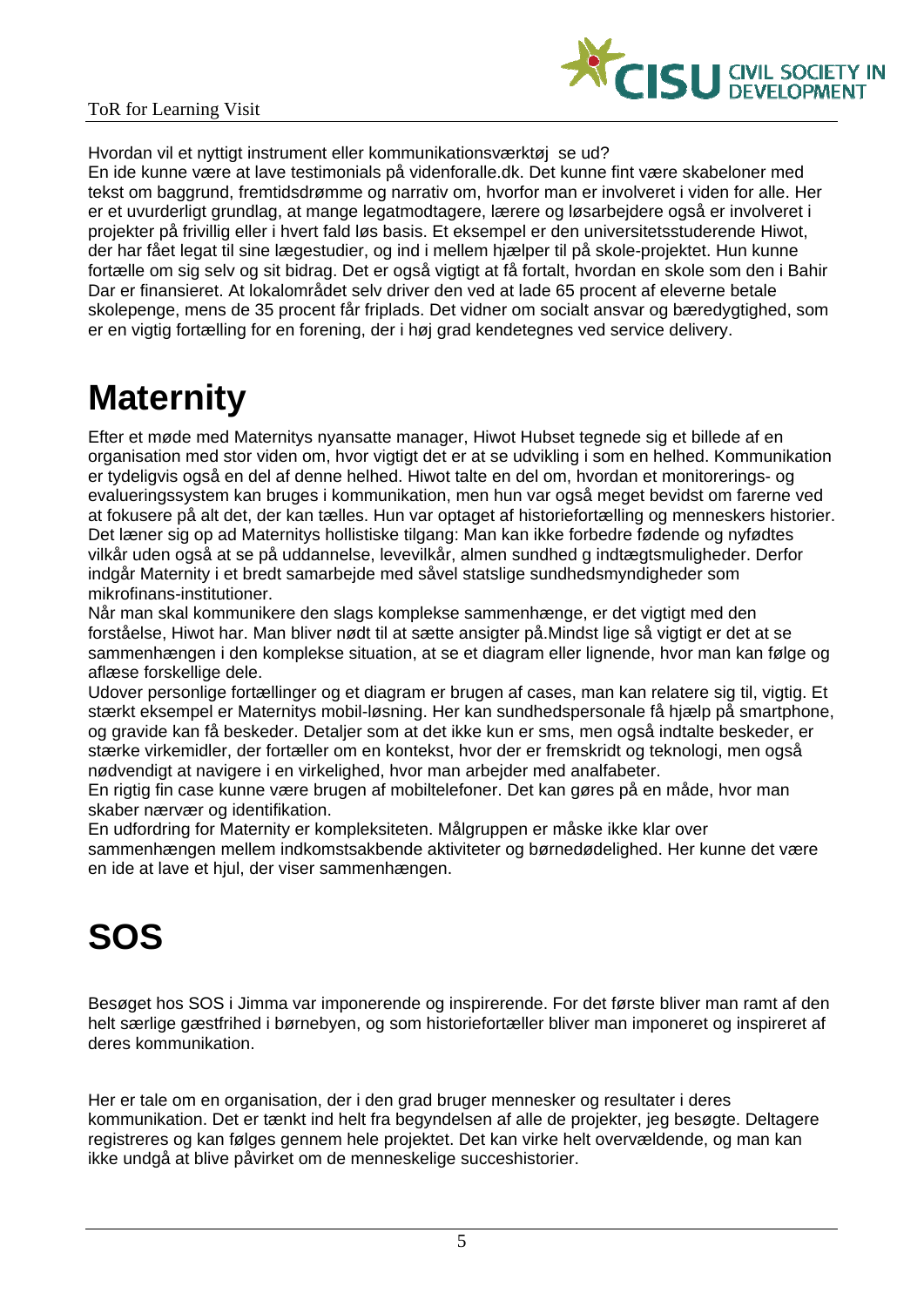

Det vil være let at sige "Godt gået, SOS. Fortsæt det gode arbeide og lad andre lære af det."

Sandheden er bare – at der er endnu mere guld at hente uden for de store arkivskabe og i samtalerne med succesfulde og stærke mennesker.

Det fandt jeg frem til ved at interviewe lokale ledere og lege med fortælleteknik. Ved at bede dem sætte en historie sammen med helte og udfordringer og hjælpere, fandt vi nemlig endnu stærkere historier end de i forvejen stærke historier om socialt udsatte, der bliver selvforsynende.

Det var for eksempel historien om en landsby, der tidligere kun havde en enkelt forening. Det var en begravelsesforening. Den blev så inspireret af SOS' projekt, at den nu også er en social forening til bekæmpelse af fattigdom.

En anden historie er den om projektmedarbejdere, der møder modstand fra systemet og bruger weekender på at opføre huse, der så kan bruges som eksempler og inspiration for lokal finansiering.

Der var også historier om unge, der gik fra at være socialt udsatte, til at være en del af et projekt og til selv at bryde ud og lave deres egen forretning, der samarbejdede med andre unge.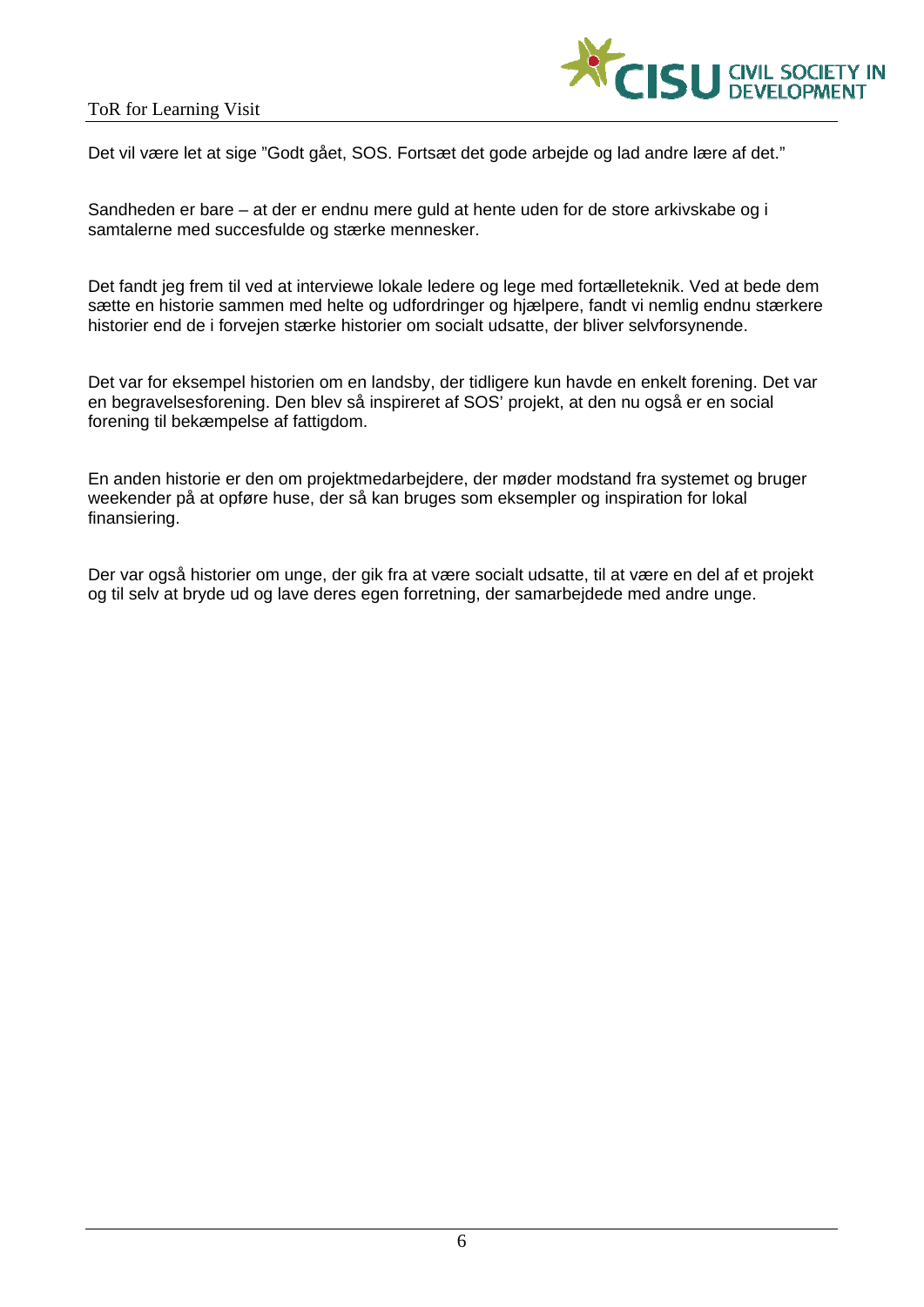

# **SOS – ved første øjekast**



# **SOS – efter snak om værdier og fortælleformer**





12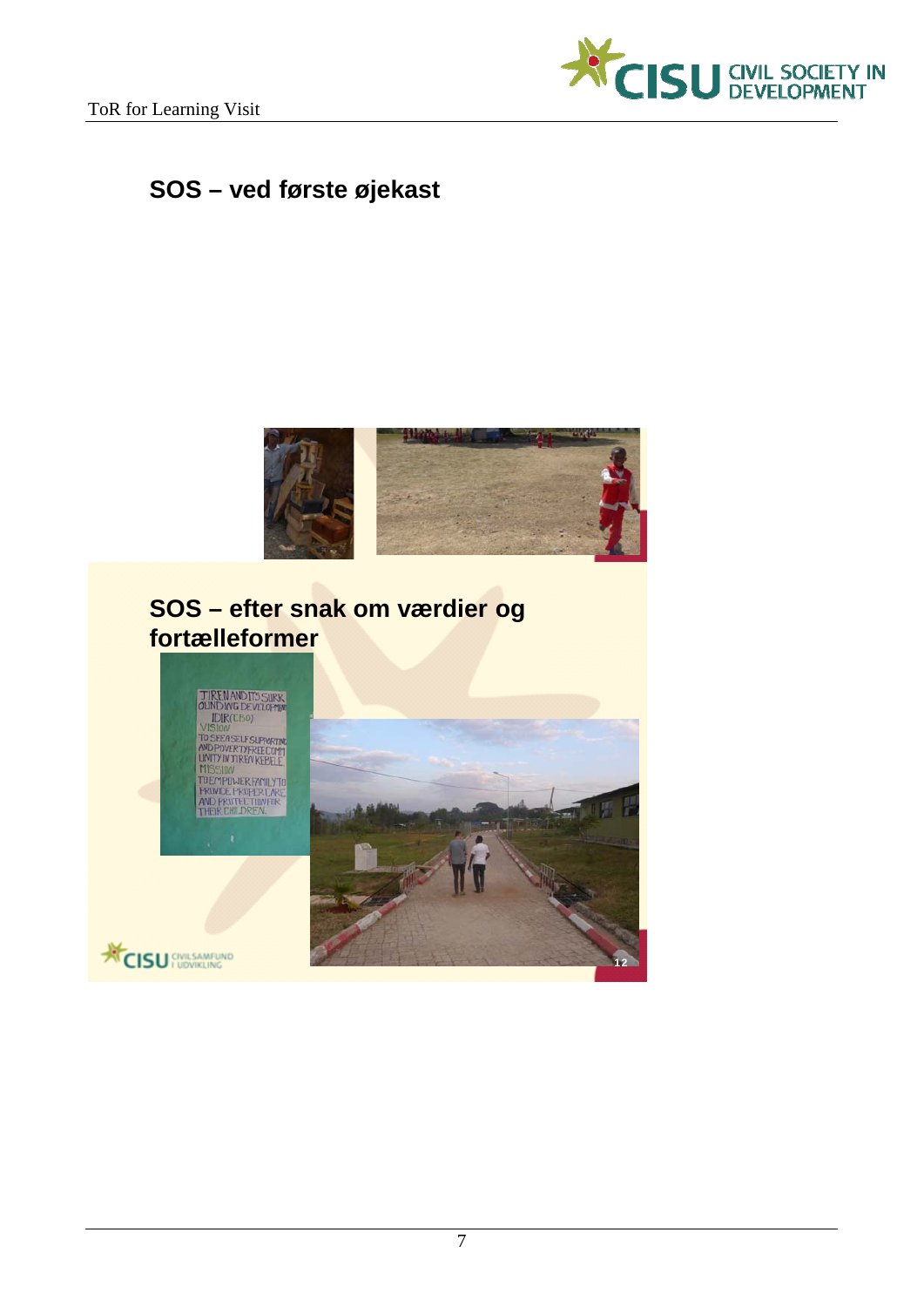

#### KOMMUNIKATION AF RESULTATER

# **MMCC**

# $\star$ <br>Medlem siden 2003

ans triste skaebne

#### **Find de** vigtigste<br>historier





# HVOR MEGET **RETFÆRDIGHED I VERDEN KAN MAN KØBE FOR 200 KRONER?**

Af kommunikationskonsulent Kim Jennen<br>
ord virkan matile. Det beviste enterjes, log variables and the skilling medicine biling and the skilling medicines of the skilling medicines of the skilling medicines of the skilling

and clean with Det fundets on an end vi kan måle. Det beviste en rejse, jeg va<br>på i januar 2015. Her mødte jeg tre vidt for<br>skellige medlemsorganisationer og tilgange

Det er svært ikke at blive rørt af historien om Det er svært ikke at blive rørt af historien om<br>en skole, der efter en hjølpende hånd nu er<br>selvkørende og med et socialt system, der<br>sikve plads til landsbyens udsatte ved at give<br>friplads til 35 procent af eleverne. Og d

 $\ddot{\bullet}$ 

# **TUG**  $\star$ <br>Medlem siden 2003 .<br>viklingslande er der e

är har brung kunser og mikrodist til at løfte sig fra Starbung kunser og mikrodist og inngrindsmokkile for sen hell andsby.<br>Starbung i more for sig and the form of the starbung of the starbung starbung starbung starbung s stones aajeg van vergedeemig oor af afstheer<br>spectral geneemig oor af afstheed engele of the spectral geneemic of afstraghon<br>memorarchic memorarchic memorarchic memorarchic memorarchic memorarchic memorarchic memorarchic s

krolân til at iøfte sig fra

är har brugt kurser og m

Lad os<br>vise os frem



STATUS OG PERSPEKTIV 2014-15 15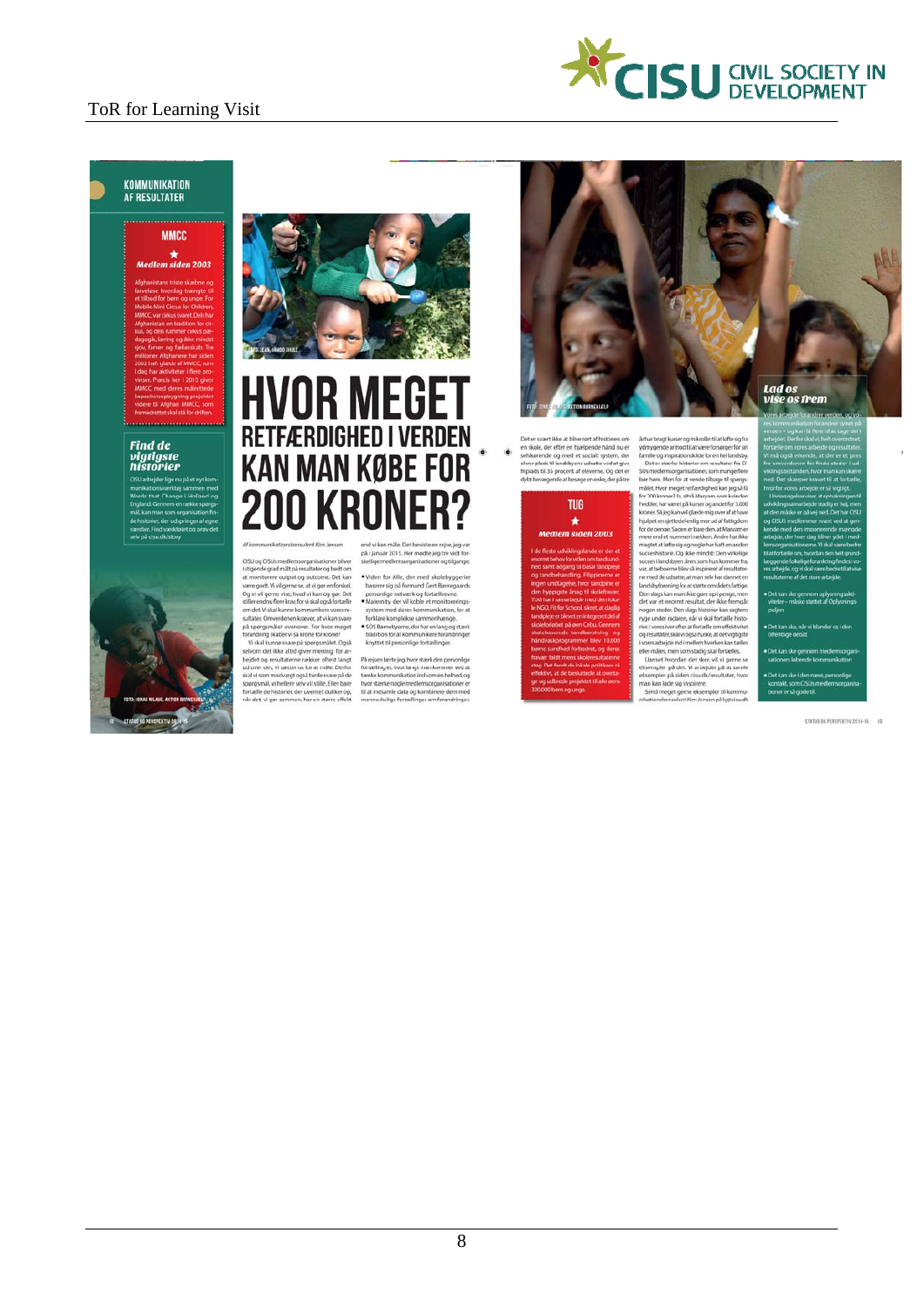

# **ToR for Learning visit to Ethiopia**

# **1. Background**

Rationale and justification for the visit is: CISU, CISU members and the board of CISU share a need for examining possible ways of communicating the results of the work done in the South.

## **2. Objective**

The objective for this Learning visit is: Map the capacity for sharing results in the south with members and the public in Denmark.

- How is it done today?
- What constitutes a good result?
- How can CISU contribute to the communication? (Tools? Advice?)

#### **3. Thematic issues for the visit**

More specifically the visit will on focus on compilation and analysis of experience on:

What is a good result in the eyes of a Danish member of CISU ? What is a good result to the Ethiopian partner and stakeholders? How can the stories from Ethiopia be used in Denmark? What are the specific Ethiopian challenges?

Can we develop useful tools?

# **4. Project portfolio**

The following projects will be visited as part of the visit: Contact has been made with:

|                         | Projects             |                                          |
|-------------------------|----------------------|------------------------------------------|
| Carrot Aid              |                      | Mail sent                                |
| <b>Crossing Borders</b> |                      | Mail sent                                |
| Viden For Alle          | Schools in Bahir Dar | Mail sent                                |
|                         | Training for single  | They invite us to join them on a trip to |
|                         | mothers in Addis     | Bahir Dar.                               |
|                         | Abeba                | Gert will visit CISU to brief us about   |
|                         |                      | latest developments.                     |
| Maternity               |                      | Mail sent dialogue ongoing. They         |
|                         |                      | invite us to visit office in Addis Abeba |
|                         |                      | and project in Western part of Ethiopia  |
| SOS Børnebyerne         |                      | Mail sent $-$ dialogue ongoing. They     |
|                         |                      | invite us to visit office in Addis Abeba |
|                         |                      | and project in Western part of Ethiopia  |
|                         |                      | and have sent material about principles  |
|                         |                      | concerning communication about           |
|                         |                      | beneficiaries.                           |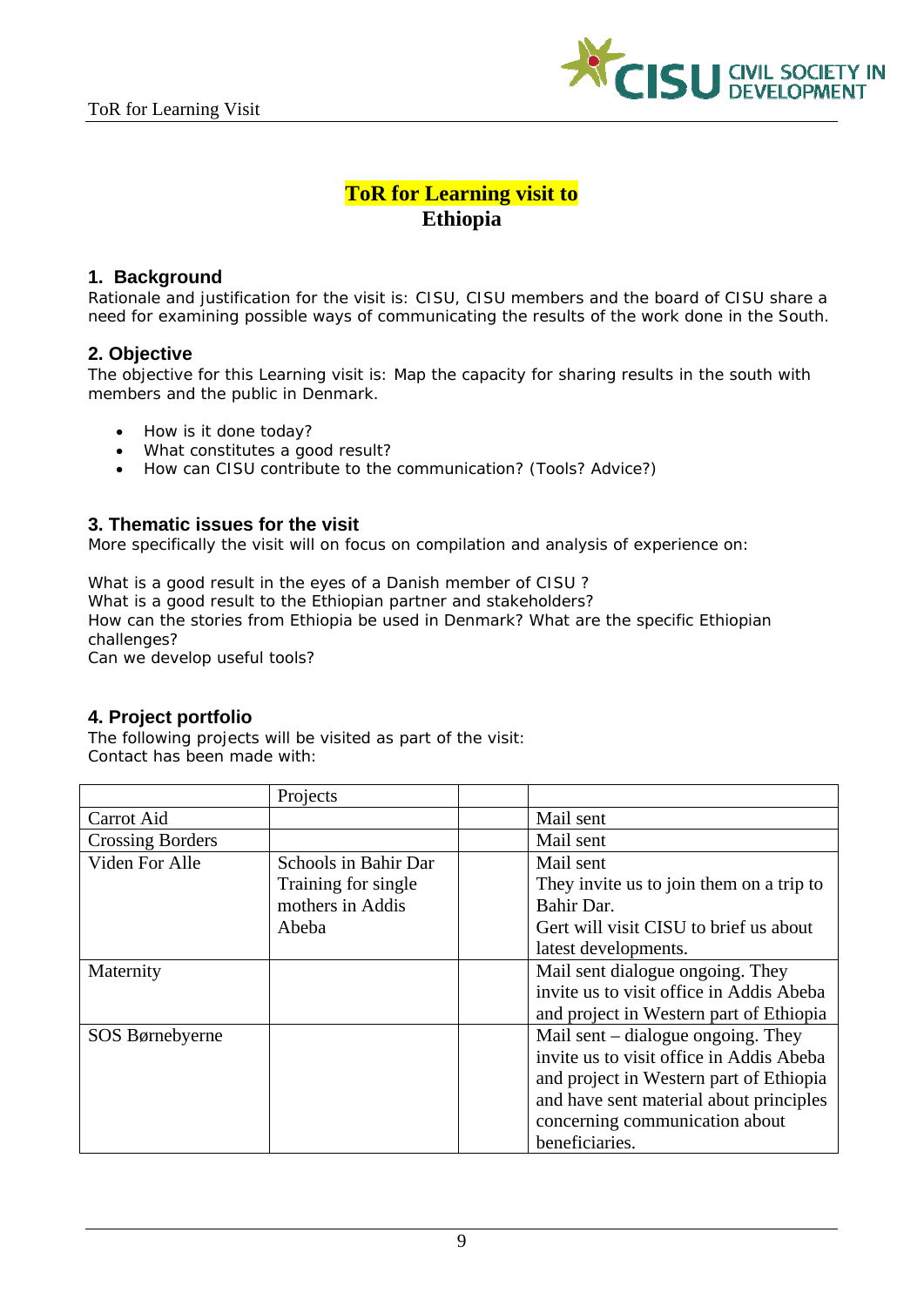

# **5. Plan of work**

The visit will be based on the following main activities: Field trips

# **6. Travel schedule**

| January 10<br>Travel Denmark - Ethiopia<br>Arrival Addis Ababa<br>January 11 | Insert itinerary |                                   |
|------------------------------------------------------------------------------|------------------|-----------------------------------|
|                                                                              |                  |                                   |
|                                                                              |                  |                                   |
|                                                                              | January 12       | Field trip offices in Addis Ababa |
| Morning – Addis Abebe. Afternoon: Travel to Dahir Bar<br>January 13          |                  |                                   |
| Field trip Dahir Bar<br>January 14                                           |                  |                                   |
| Morning - Travel to Addis Abeba. Afternoon: visits in Addis<br>January 15    |                  |                                   |
| Field trip offices in Addis Abeba<br>January 16                              |                  |                                   |
| Morning: writing Late evening: Departure Addis Abeba<br>January 17           |                  |                                   |
| January 18<br><b>Arrival Denmark</b>                                         |                  |                                   |

# **7. Outputs and Dissemination**

 $Q$ utputs

| $U$ ulpuls $-$ |                                                                                                                                                                                                                                                      |
|----------------|------------------------------------------------------------------------------------------------------------------------------------------------------------------------------------------------------------------------------------------------------|
| I will examine | The relation between narratives and communication of results in South<br>$\bullet$<br>and Denmark<br>Special local context for communicating results<br>The level of input to storytelling we can expect when narrating the<br>$\bullet$<br>results. |
| I will produce | A journalistic product based on results<br>A feature article about results of development<br>A piece of writing about the ability and duty to communicate<br>A piece of the foundation for the tool that will help members<br>communicate results    |

Dissemination – e.g. how experience from the visit will lead to the following follow-up activities for our members:

The learnings will be used in the courses in 2015 – especially "Skærp historien om din forening."

A tool for communicating results is in the pipeline. This is a valuable input for that.

# **9. Budget**

|                                  | <b>Price in DKK</b> |  |
|----------------------------------|---------------------|--|
| Transport Denmark - Addis Ababa. | 8.500               |  |
| Local Flights                    | 3.000               |  |
| Hotels in Ethiopia               | 3.500               |  |
| <b>Materials</b>                 | 500                 |  |
| Visa etc                         | 500                 |  |
| Allowances                       | 4.000               |  |
| Budget:                          | 20.000              |  |